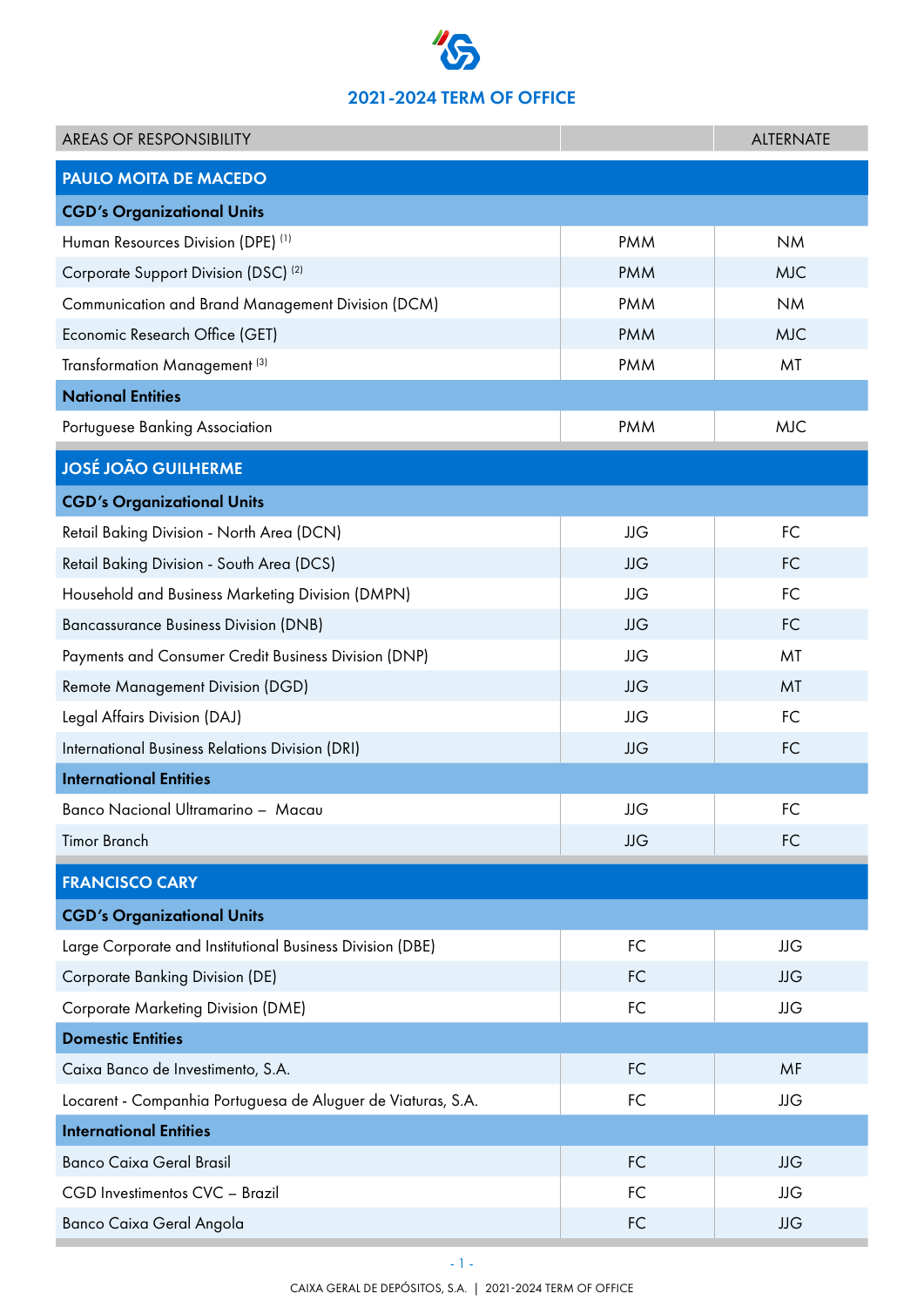

| <b>AREAS OF RESPONSIBILITY</b>                                    |            | <b>ALTERNATE</b> |  |
|-------------------------------------------------------------------|------------|------------------|--|
| <b>MARIA JOÃO CARIOCA</b>                                         |            |                  |  |
| <b>CGD's Organizational Units</b>                                 |            |                  |  |
| Accounting Consolidation and Financial Information Division (DCI) | <b>MJC</b> | <b>JTM</b>       |  |
| Strategy, Planning and Control Division (DPC)                     | <b>MJC</b> | <b>JTM</b>       |  |
| <b>Financial Markets Division (DMF)</b>                           | <b>MJC</b> | <b>FC</b>        |  |
| Caixa Geral de Aposentações Support Division (DAC)                | <b>MJC</b> | <b>NM</b>        |  |
| Environmental, Social and Governance (ESG)                        | <b>MJC</b> | <b>JTM</b>       |  |
| <b>Domestic Entities</b>                                          |            |                  |  |
| CGD Pensões, SGPS, S.A.                                           | <b>MJC</b> | <b>NM</b>        |  |
| Caixa Participações SGPS, S.A.                                    | <b>MJC</b> | <b>JTM</b>       |  |
| <b>International Entities</b>                                     |            |                  |  |
| Banco Comercial e de Investimentos (BCI)                          | <b>MJC</b> | <b>JTM</b>       |  |
| <b>JOÃO TUDELA MARTINS</b>                                        |            |                  |  |
| <b>CGD's Organizational Units</b>                                 |            |                  |  |
| <b>Risk Management Division (DGR)</b>                             | <b>JTM</b> | <b>MJC</b>       |  |
| Models Validation Office (GVM)                                    | <b>JTM</b> | <b>MJC</b>       |  |
| <b>Rating Division (DRT)</b>                                      | <b>JTM</b> | MF               |  |
| Prevention and Security Office (GPS)                              | <b>JTM</b> | <b>NM</b>        |  |
| Compliance Division (DC)                                          | <b>JTM</b> | <b>MJC</b>       |  |
| <b>Domestic Entities</b>                                          |            |                  |  |
| Caixa Serviços Partilhados                                        | <b>JTM</b> | <b>NM</b>        |  |
| <b>MADALENA TALONE</b>                                            |            |                  |  |
| <b>CGD's Organizational Units</b>                                 |            |                  |  |
| <b>Operations Center (CO)</b>                                     | MT         | <b>MJC</b>       |  |
| Information and Technology Division (DSI)                         | MT         | <b>MJC</b>       |  |
| <b>Digital Banking Division</b>                                   | MT         | <b>MJC</b>       |  |
| <b>Transformation Division</b>                                    | MT         | <b>NM</b>        |  |
| <b>Analytics Division</b>                                         | MT         | <b>NM</b>        |  |
| <b>National Entities</b>                                          |            |                  |  |
| SIBS, SGPS, S.A.                                                  | MT         | <b>JJG</b>       |  |